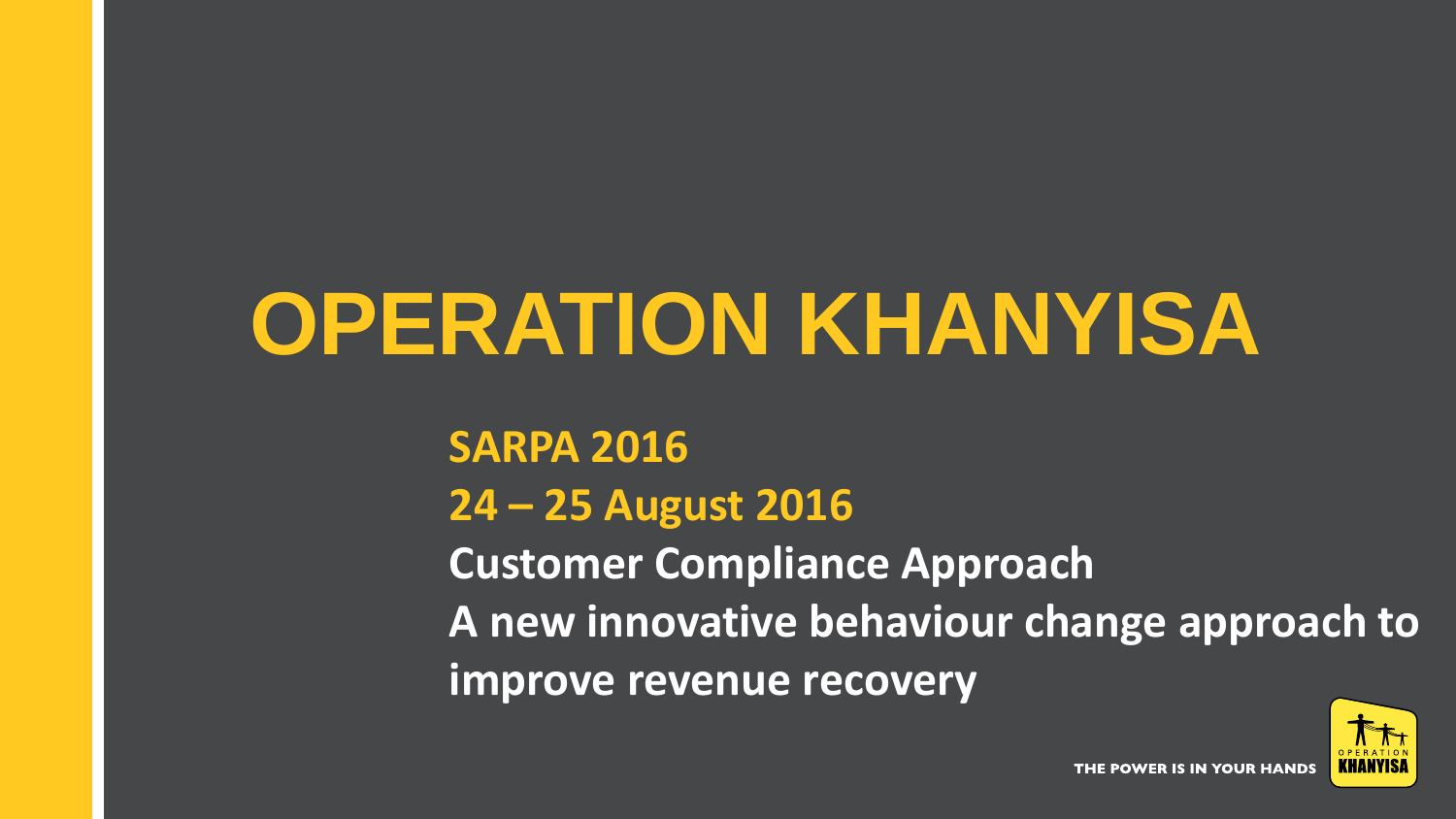## **Electricity Theft: A Global Threat The Context**



commodity following credit card information and vehicles.

#### **FORMS OF ELECTRICITY THEFT**

- Illegal connections & electrifications
- Meter tampering & bypassing
- Illegal prepaid electricity vending
- Infrastructure theft
- Non-payment

#### **FEATURES AMONG TOP 10 CRIMES GLOBALLY**



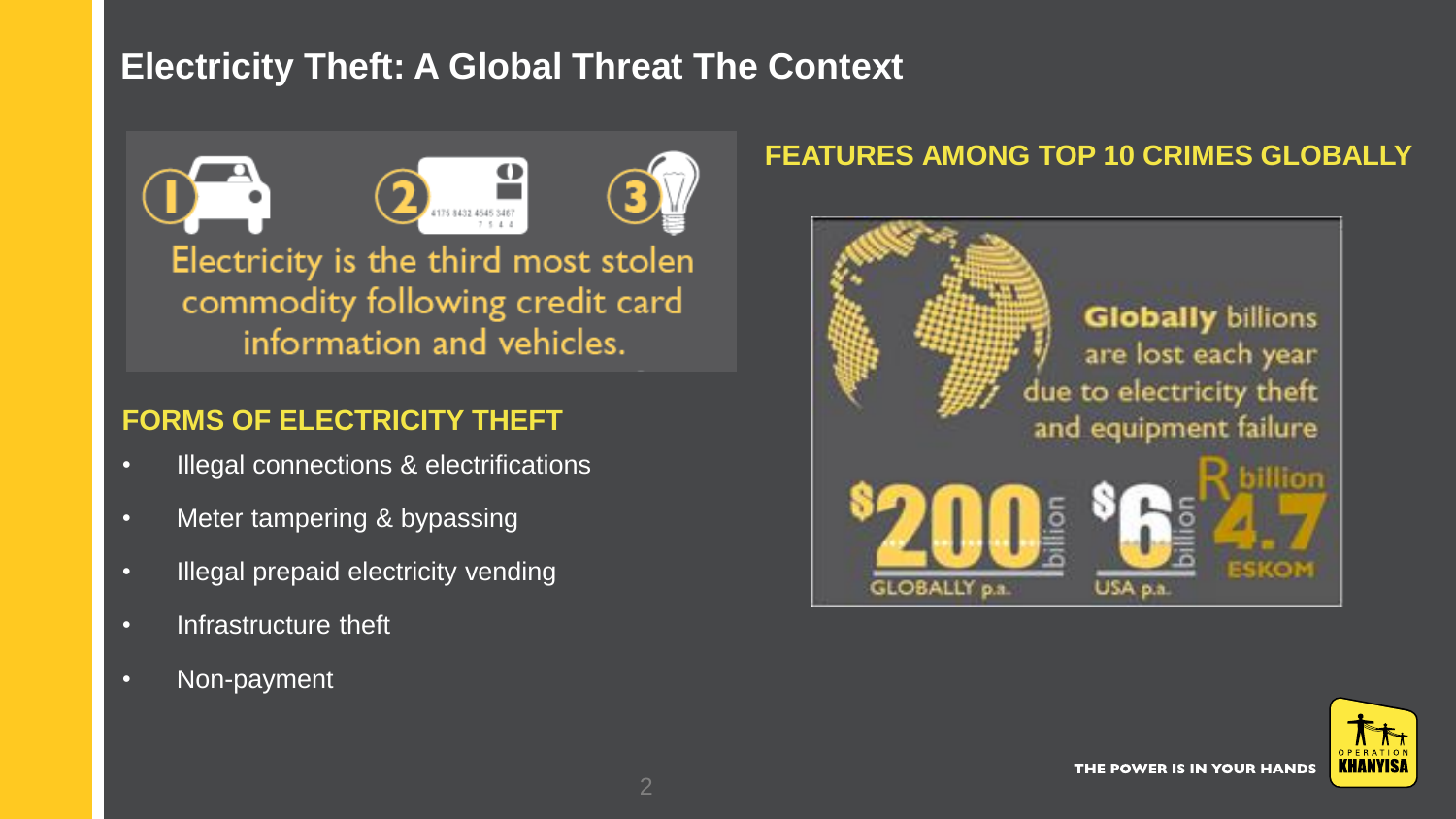## **Research**

## **96% Believe electricity theft is wrong**

## **16% Believed they would get caught**

## **14% Believed they would get prosecuted**



A national survey was conducted to determine the level of awareness of, attitudes to and beliefs about electricity theft



believe that electricity theft is wrong



recognise electricity theft as a problem

#### However, only...



acknowledge electricity theft in their community

believe consumers are responsible for doing something about it

believe that they would get caught

believe that they would get prosecuted

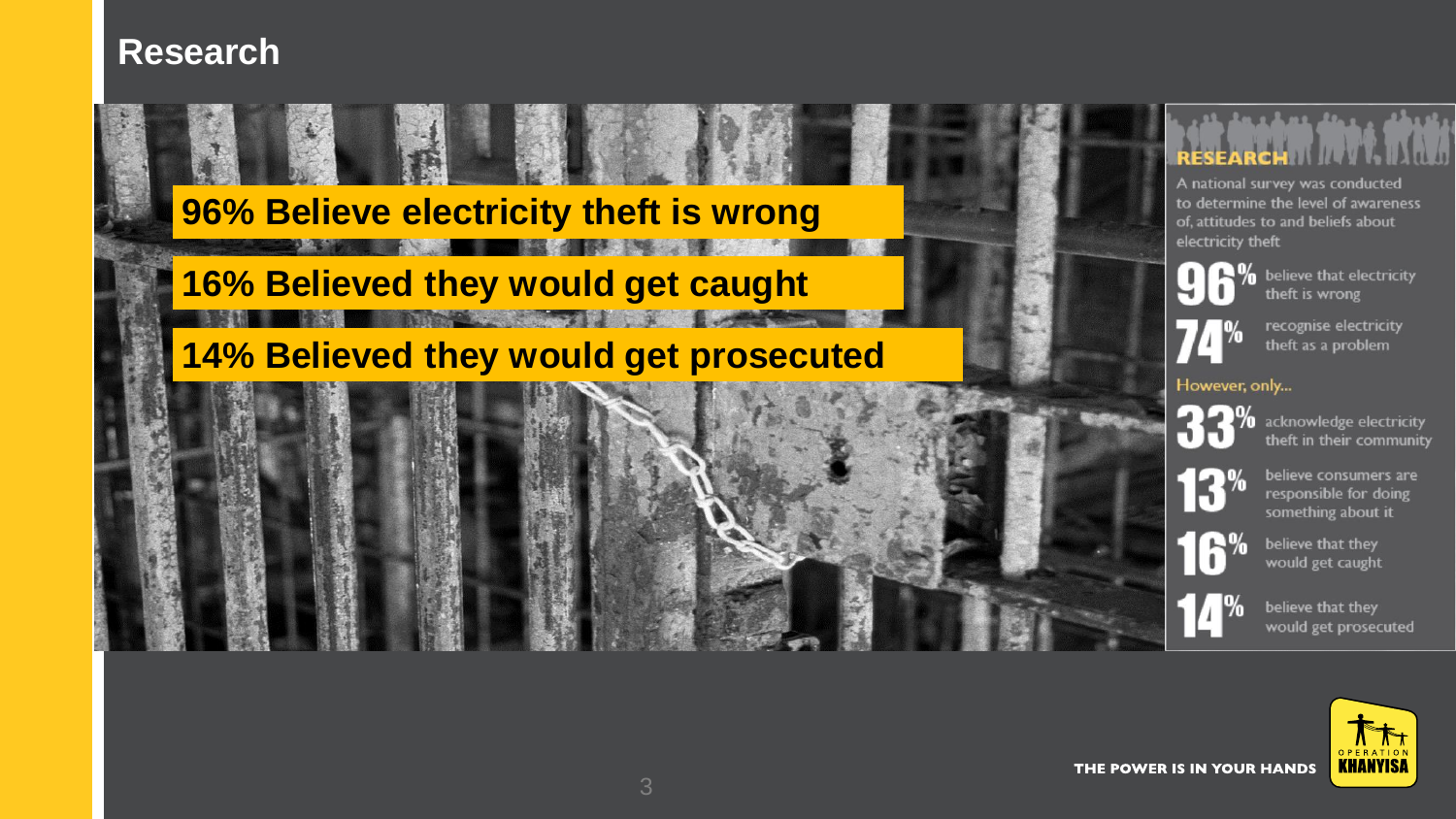## **Eskom Response to the challenge**

#### **Energy Losses Management Programme (ELP)**



**Communicate to and educate internal & external stakeholders: Operation Khanyisa**

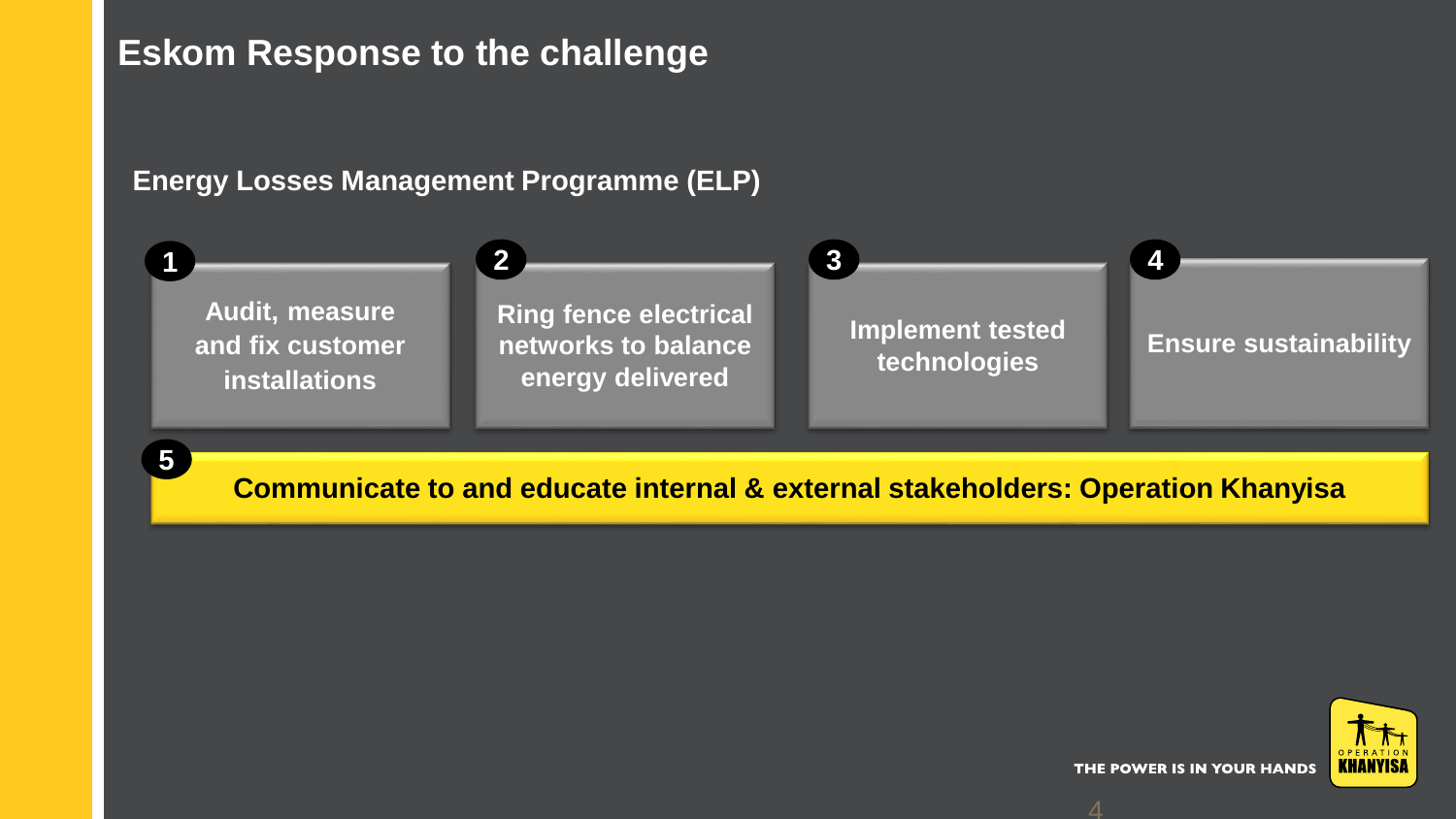## **Interventions to Combat Energy Losses**



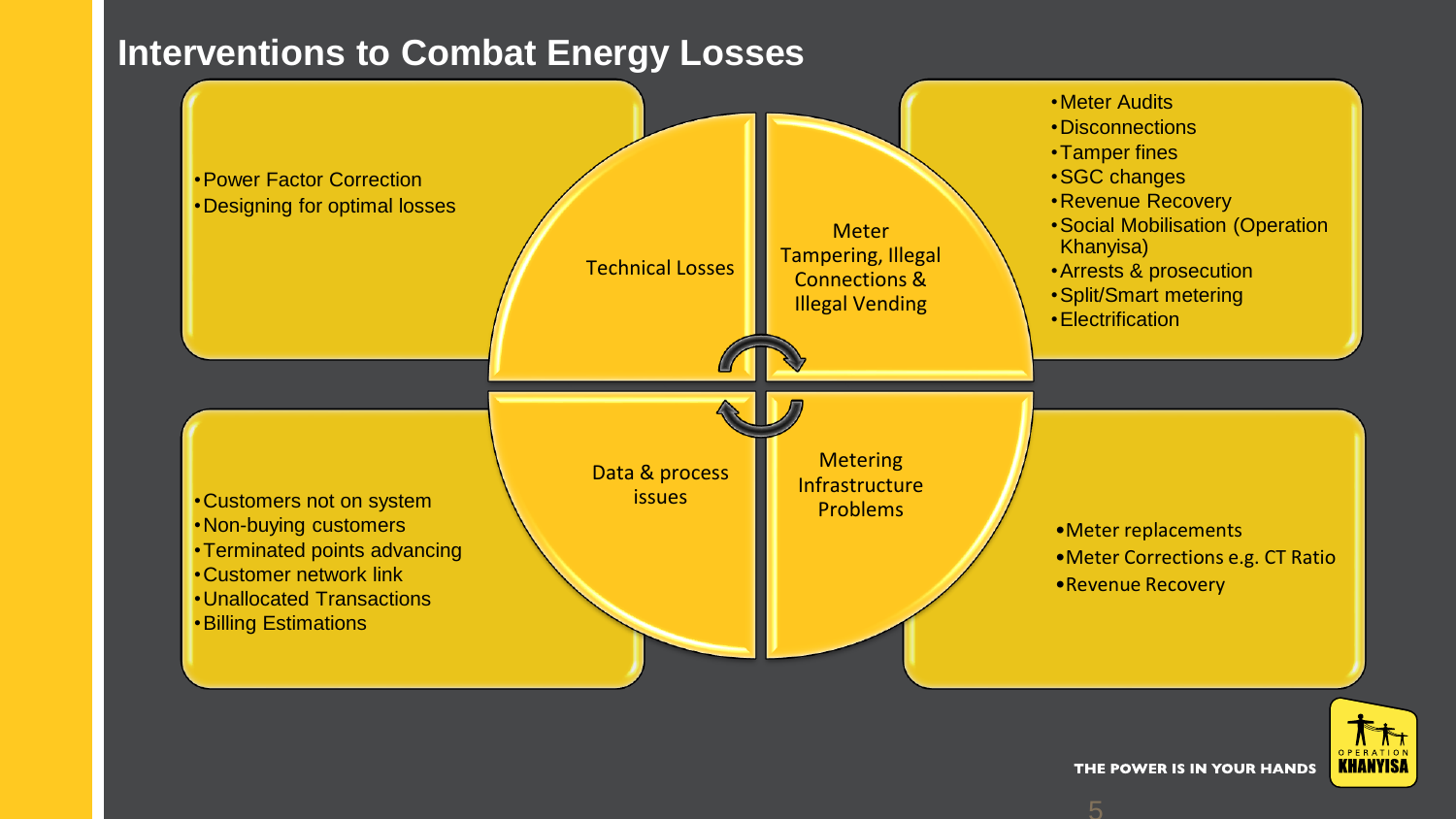## **Operation Khanyisa Objective**

To support Eskom's strategic business imperatives of operational and financial sustainability by influencing the voluntary behaviour of SA consumers to use electricity legally, safely, responsibly and efficiently through:

- Building **awareness** about the problem of electricity theft
- **Educating** and informing South Africans about legal, safe and efficient electricity use
- **Mobilising** South Africans to report and prevent electricity theft
- Building **partnerships** to deal with electricity theft and promote self governance The Power is in Your **Hands**

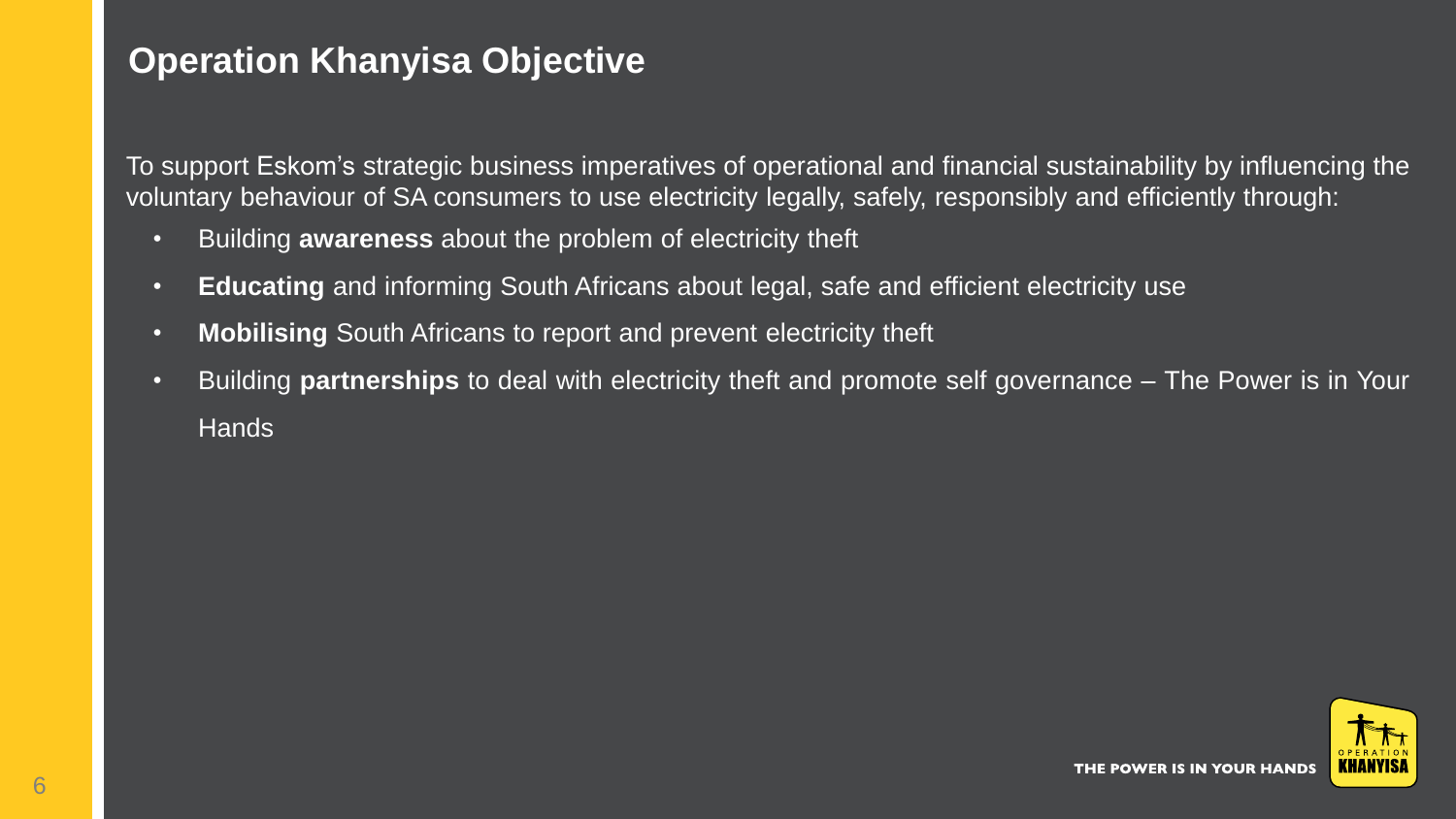## **Operation Khanyisa: Customer Compliance Approach**



#### **Rattle the market**

- **Audits, high fines, disconnection, reconnection fees**
- **Arrests & prosecution; final warning & info gathered**
- **Revenue recovery - residential & business customers**

#### **Shake up the runners**

• **Info from customers expose runners who are arrested and give leads re syndicates**

#### **Arrest the kingpins**

• **Info from customers & investigations lead to arrest & prosecution of kingpins, syndicates & customers**

#### **Personal engagement with customers**

- Locally recruited & trained agents conduct premise visits
- Education: consequences, energy efficiency, safe power use, legal power use
- **Self-regulation: encourage and empower customers & communities to self-regulate for compliance**

#### **Mobilise partners & stakeholders**

- **Train-the-trainer, empowerment & tool kits**
- **Advocacy & programmes of action**

**Capacity building, visibility, sustainability**

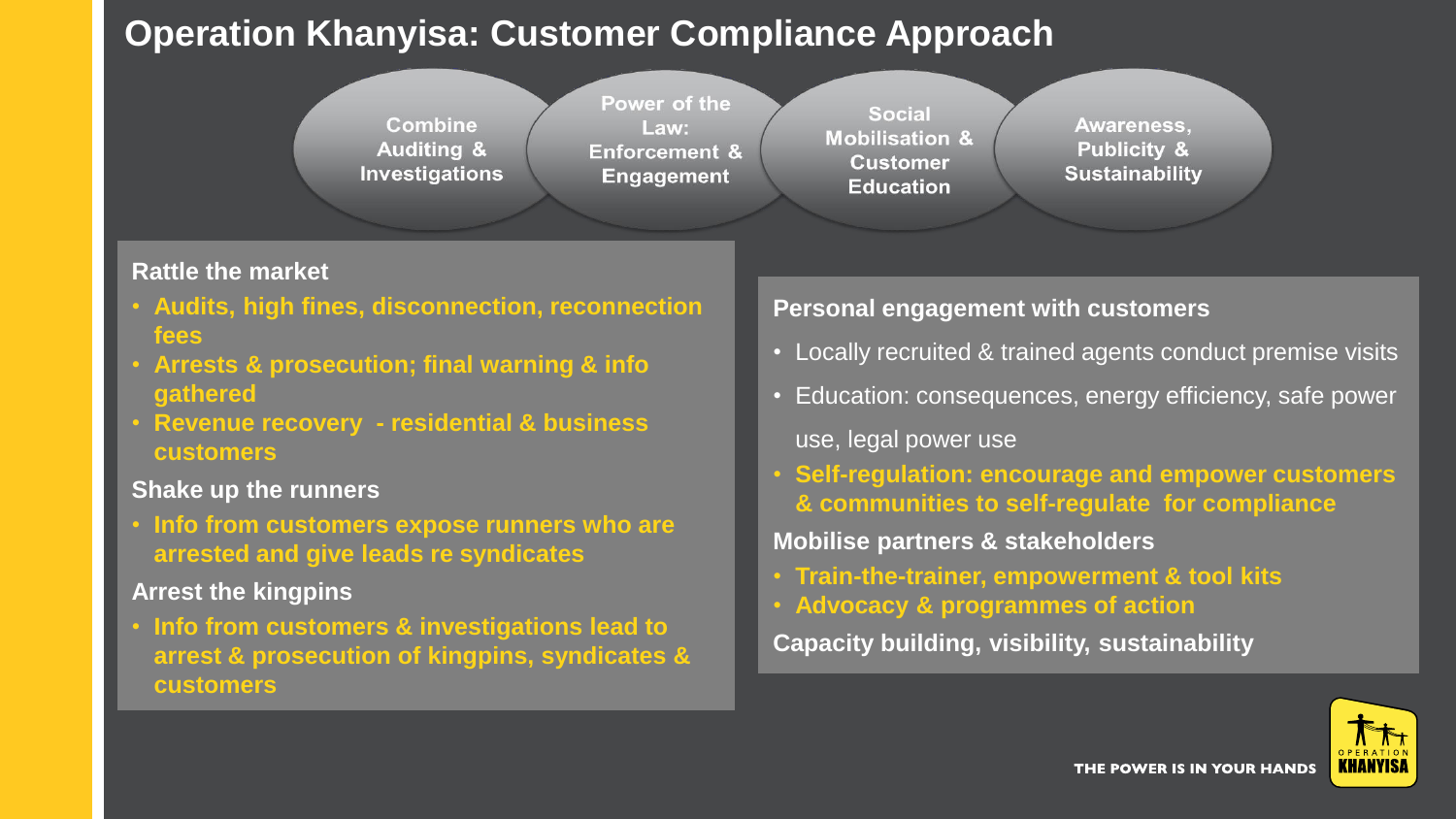## Phases of Implementation



Mapping of area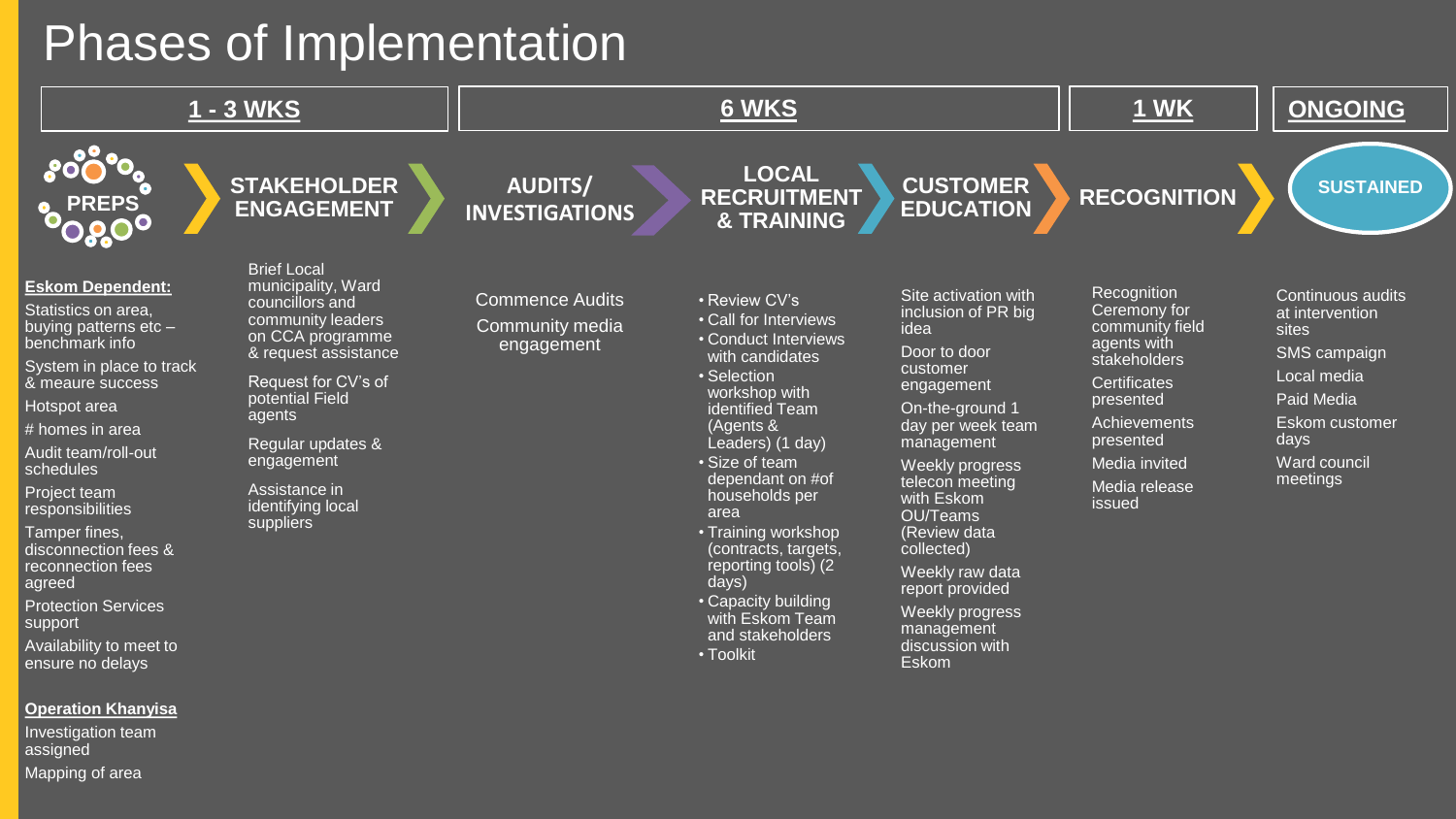## **Customer Compliance Snapshot across the three provinces**







**Rammolutsi/Freestate Freedom Park/Platinum Village North West**



**Bolobedu/Ga Kgapane/ Limpopo**THE POWER IS IN YOUR HANDS

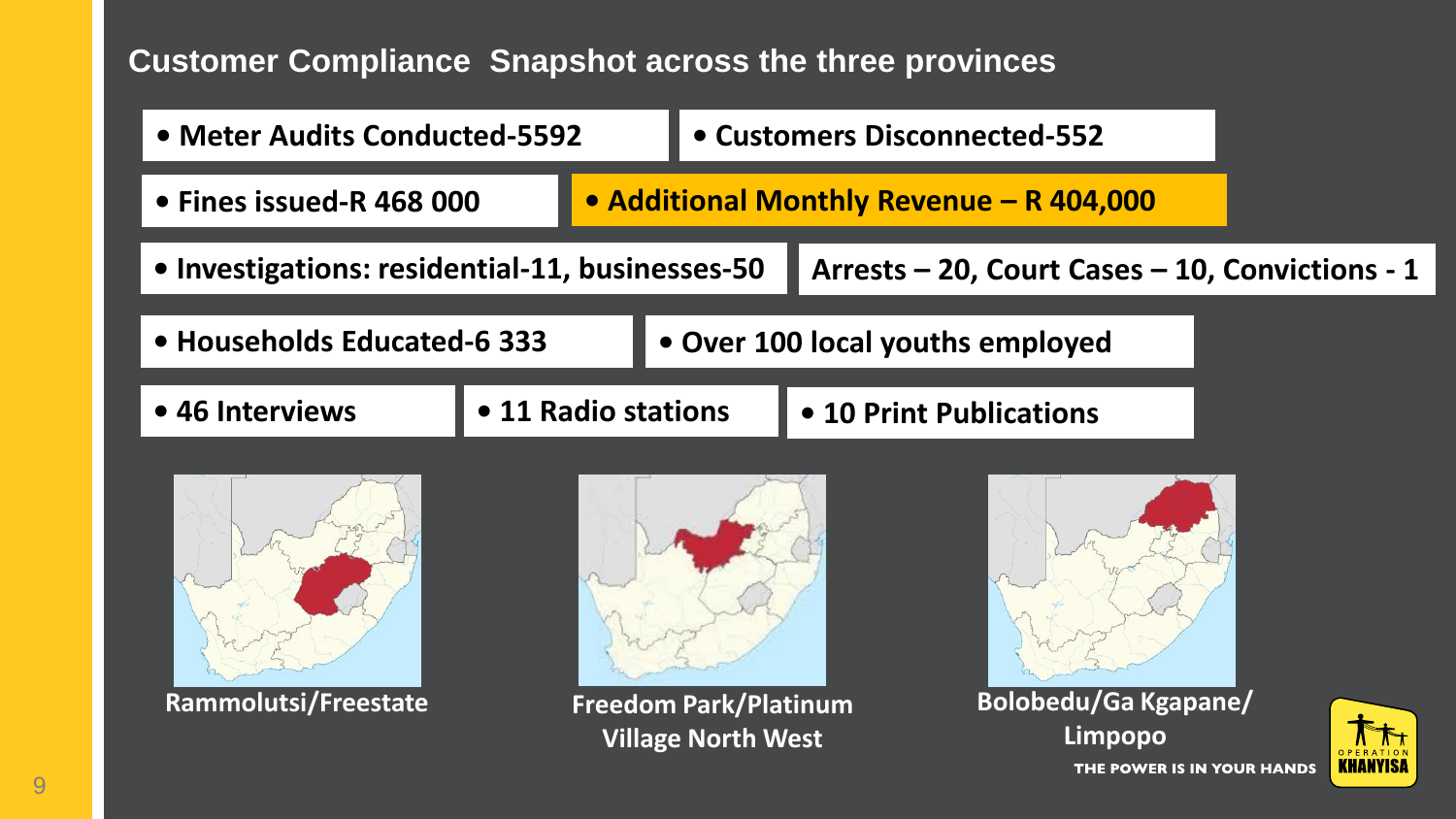## **Key Learnings**

- Buy-in, support and engagement of all stakeholders (political, community, internal)
- Site selection criteria to include:
	- loss levels
	- measurement data availability
	- Customer affordability
	- Site accessibility
- Careful consideration of timing, duration & momentum of the campaign
- Implementation of all aspects in an integrated fashion to achieve the required behavioural change
- Sustainability of the campaign dependent upon:
	- active monitoring to prevent customer default
	- community ownership of campaign handover
	- Customer education/media presence and visibility

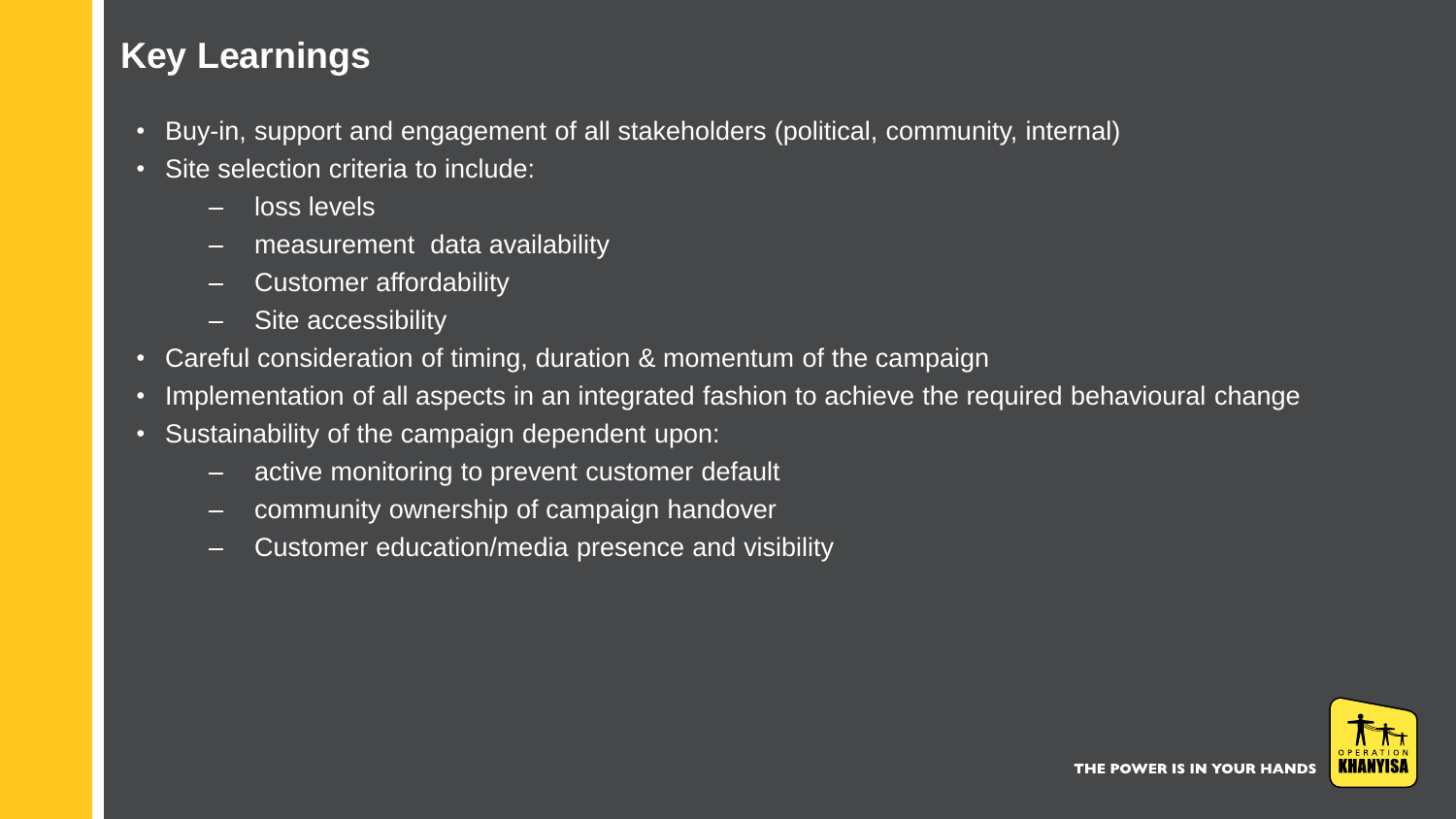## **2016/2017 Campaign Approach**

- ELP has taken cognisance of the changing media landscape and the power that radio still has in the targeted hotspot areas thus adapting their approach while keeping the messages of Operation Khanyisa top of mind.
- The power of digital platforms has grown exponentially in the last five years, PWC has predicted that by 2017 South African consumers will be spending a total of **R59.6 billion** on internet access (a massive leap from 2014's R19.8 billion). Data shows that on average South African's are spending just over **5 hou**rs a day accessing the internet from laptops and computers and **3 hours** a day from mobile phones.
- Further in light of budget constraints and importance of cost saving, the Energy Losses Programme(ELP) has decided to eliminate the door to door element of the Operation Khanyisa campaign and instead leverage both **radio** and the **digital** platforms with the intention of receiving the best return on investment while still providing key messages and call to action to all target audiences.

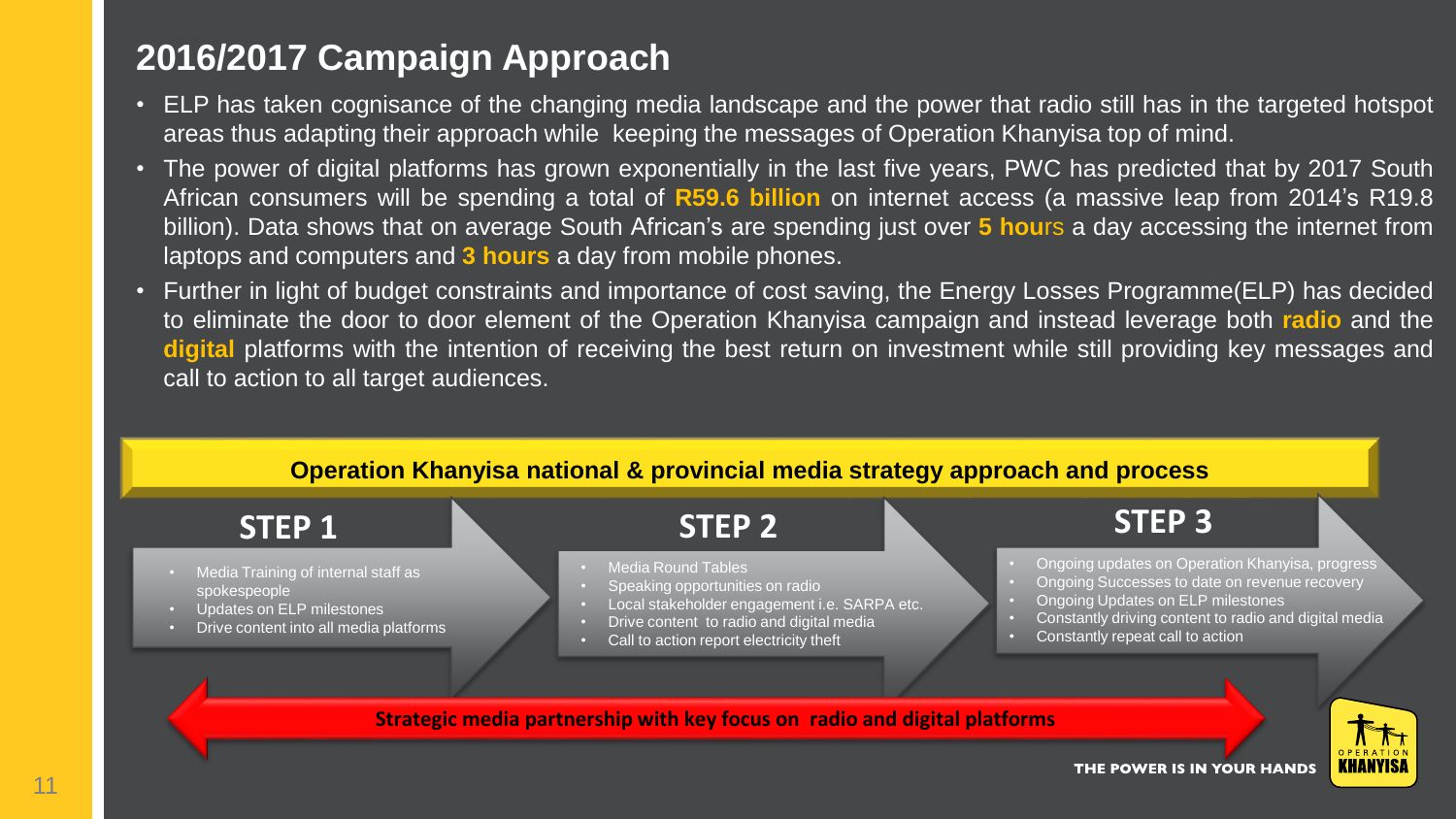## Energy Losses & Revenue Recovery Performance